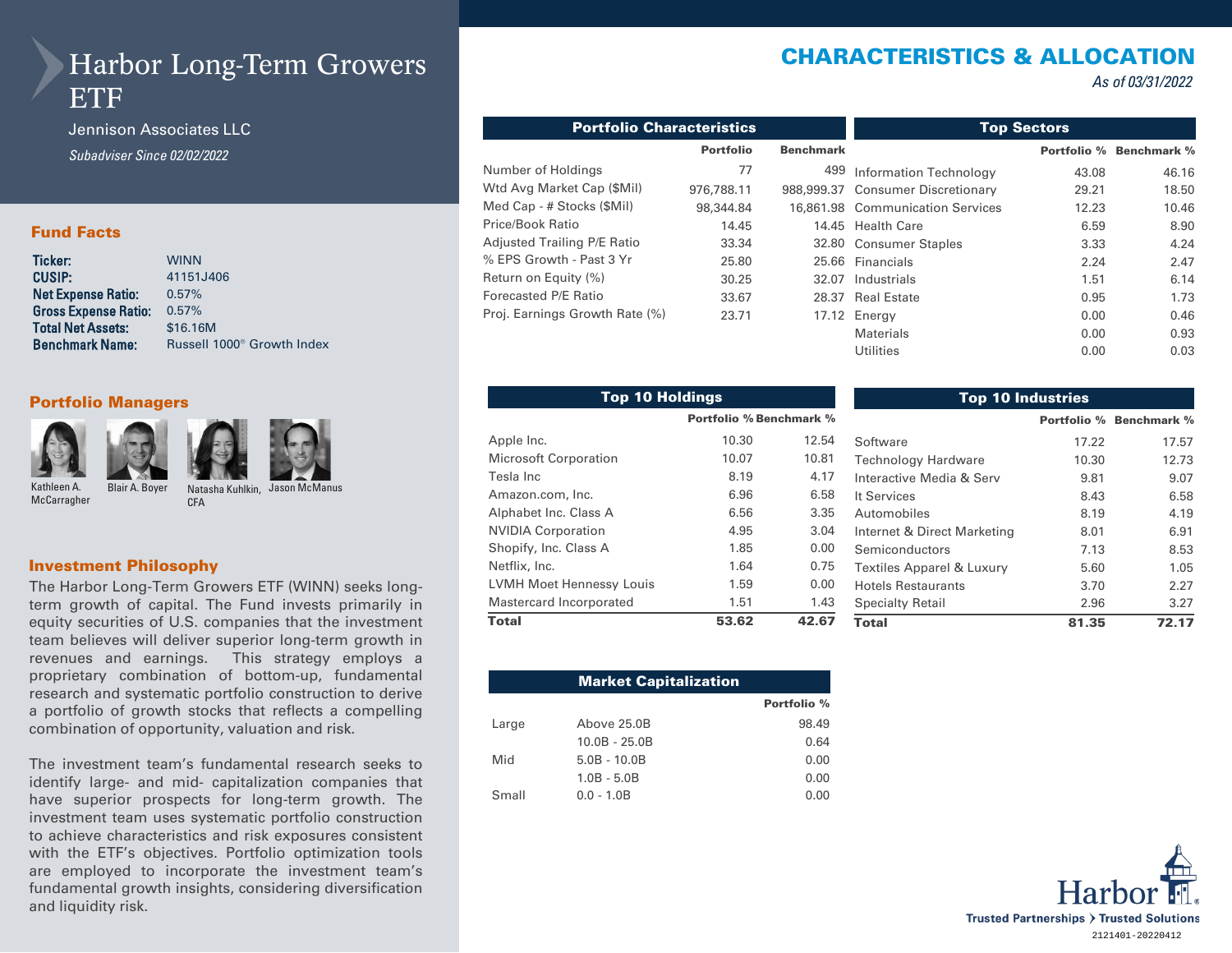# Harbor Long-Term Growers ETF



### **Performance**

*As of Quarter End 03/31/2022*

|                                              | 3 Months YTD 1 Yr. 3 Yr. 5 Yr. 10 Yr. Since |     |     |     |     |     |           | Inception<br><b>Date</b> |
|----------------------------------------------|---------------------------------------------|-----|-----|-----|-----|-----|-----------|--------------------------|
| <b>Harbor Long-Term Growers ETF (NAV)</b>    | N/A                                         | N/A | N/A | N/A | N/A | N/A | $-1.60\%$ | 02/02/2022               |
| <b>Harbor Long-Term Growers ETF (Market)</b> | N/A                                         | N/A | N/A | N/A | N/A | N/A | $-1.24\%$ | 02/02/2022               |
| Russell 1000 <sup>®</sup> Growth Index       | N/A                                         | N/A | N/A | N/A | N/A | N/A | $-1.93\%$ | 02/02/2022               |

Performance data shown represents past performance and is no guarantee of future results. Past performance is net of management fees and expenses and reflects reinvested dividends and distributions. Investment returns and principal value will fluctuate and when redeemed may be worth more or less than their original cost. Returns for periods less than one year are not annualized. Current performance may be higher or lower and is available through the most recent month end at harborcapital.com or by calling 800-422-1050.

Shares are bought and sold at market price not net asset value (NAV). A fund's NAV is the sum of all its assets less any liabilities, divided by the number of shares outstanding. Market price returns are based upon the closing composite market price and do not represent the returns you would receive if you traded shares at other times.